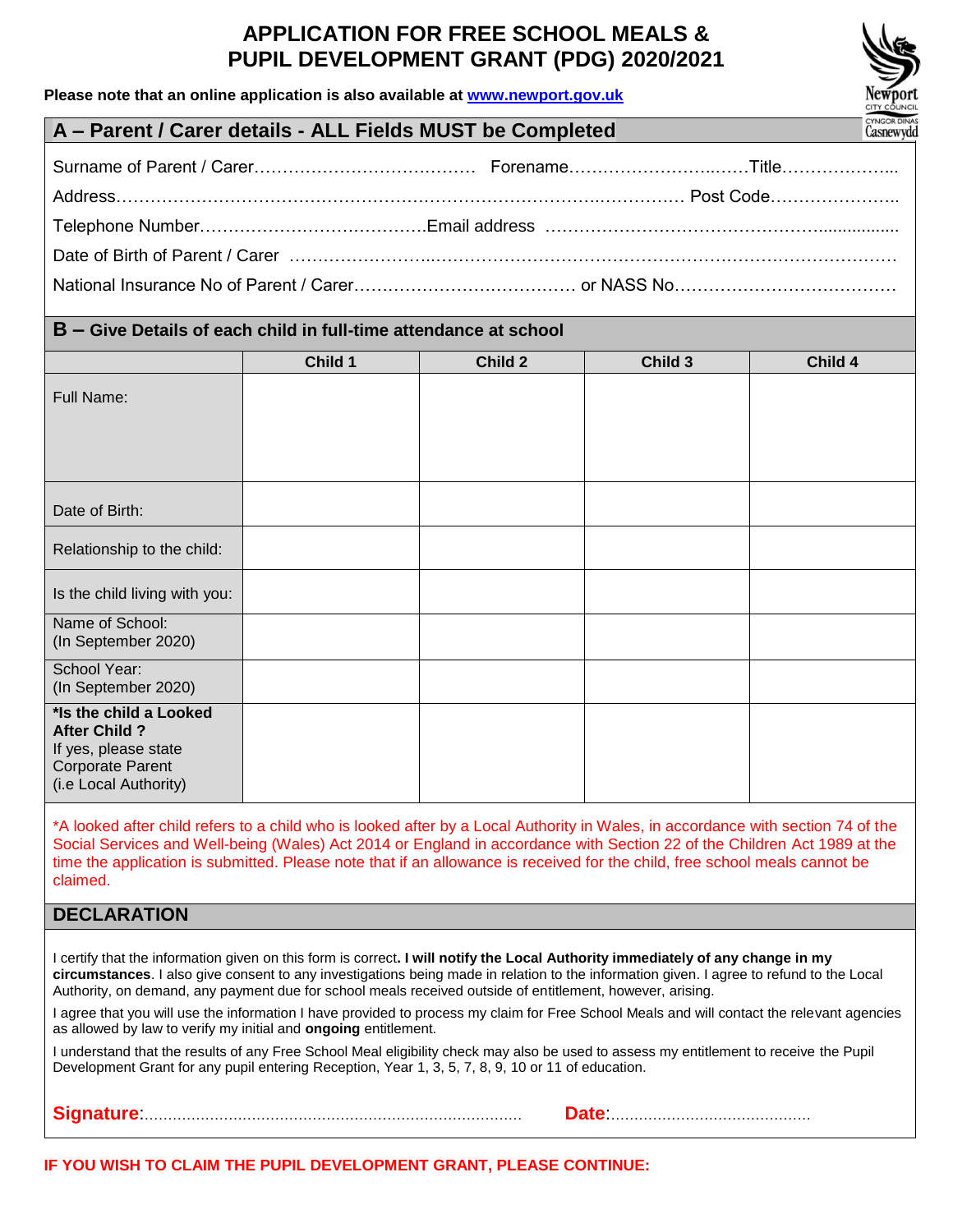# **PUPIL DEVELOPMENT GRANT:**

You may be able to claim a Pupil Development Grant if you are entitled to Free School Meals and have a child that is:

- entering reception class in primary school
- $\bullet$  entering school years 1,3,5,7,8,9,10 and 11
- in a special school, special needs resource base or pupil referral unit and is aged 4,5,7,9,11,12,13,14 or 15

# **You will need to provide your bank details in order for payment to be made directly into your bank account.**

## **PLEASE ENTER YOUR BANK DETAILS BELOW:**

Please note that we are unable to accept Post Office accounts.

**Name of Bank/Building Society Bank/Building Society Account Number**

|  | Name(s) of Account Holder(s) |  |
|--|------------------------------|--|

**Name (S) Branch Sort Code** 

I Authorise Newport City Council to make all payments to me via the BACS system

| Signature of Account Holder | <b>Date</b> |
|-----------------------------|-------------|
|                             |             |
|                             |             |

## **Please return this form**:

By post to Newport City Council, PO Box 60, Newport, NP20 4XN or Email: freeschoolmeals@newport.gov.uk

Alternatively, you can apply online at [www.newport.gov.uk](http://www.newport.gov.uk/)

# **This document is available in Welsh / Mae'r ddogfen hon ar gael yn Gymraeg**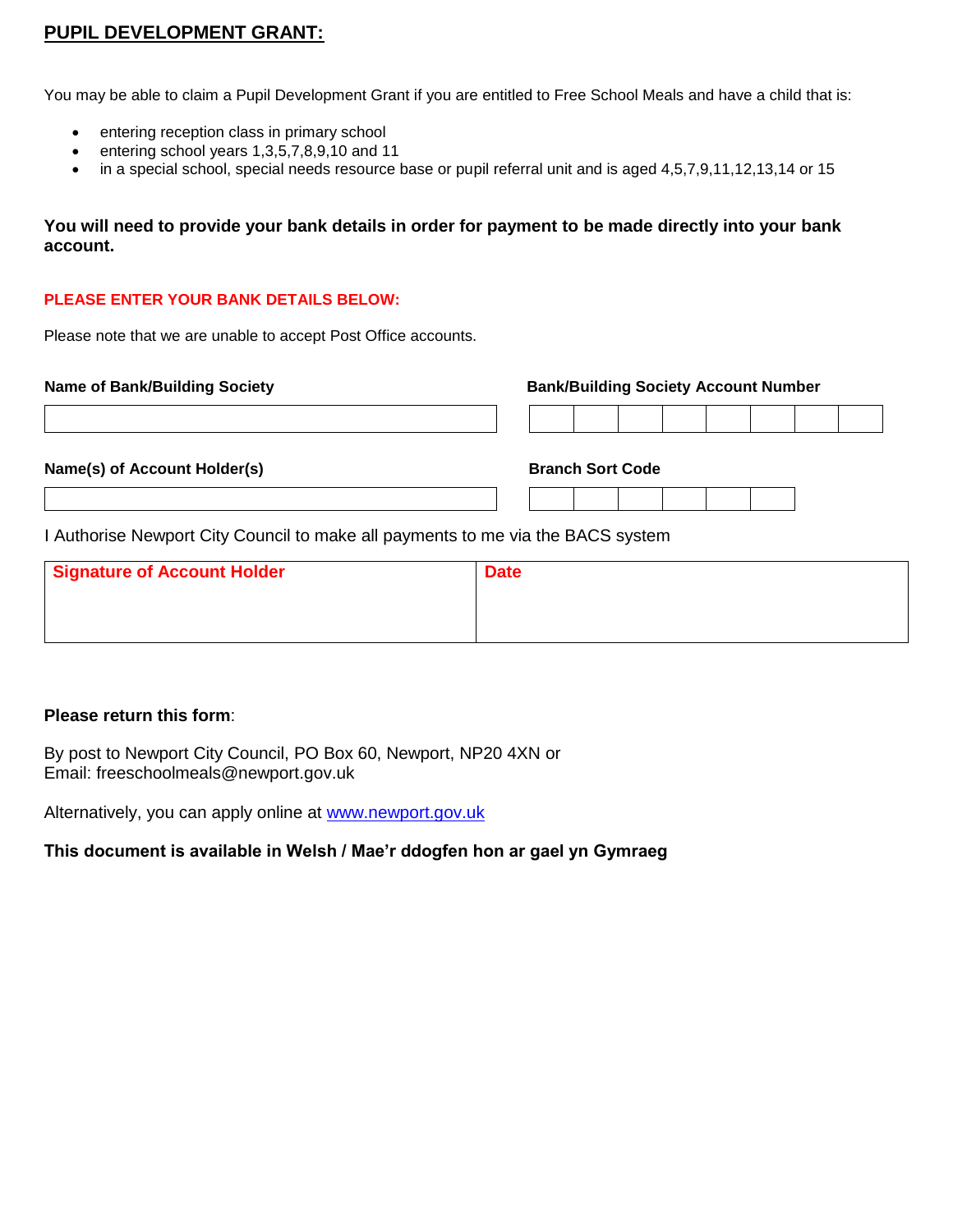

# **2020/2021 Free School Meal & Pupil Development (PDG) Application for Newport Schools Important Information for Parents / Carers**

### **Renewals**

**If your children are currently entitled to Free School Meals and attending a Newport School we are able to check your on-going entitlement without the need for you to complete a new form, unless we contact you under separate cover**.

If any of your children attend a school outside Newport please see the notes below for details.

#### **New Claims**

A new application form must be completed for all children who have not previously attended a Newport School. You **MUST** complete all sections on the application form and sign the declaration. Incomplete forms will result in a delay of any Free School Meals or PDG award whilst we contact you to gain the missing information.

The entitlement criteria – Pupils will qualify if parents/carers are in receipt of one of the following benefits:

- Income Support or Income Based Jobseekers Allowance
- Income Related Employment Support Allowance
- Child Tax Credit (the annual income must be less than £16,190 for the household)
- **NOTE: if you are in receipt of Working Tax Credit, you will NOT be eligible to receive Free School Meals** Guaranteed Element of State Pension Credit
- National Asylum Seekers Support Benefit
- Universal Credit up until March 2019;
- From 1 April 2019, Universal Credit, provided the household has an annualised net earned income of no more than £7400 (as assessed by earnings from up to three of the most recent assessment periods).

#### **Transitional Protection**

Any pupil eligible for Free School Meals on 01 April 2019 will have their eligibility protected and this will apply to the end of the rollout of Universal Credit (currently scheduled for December 2023)**,** regardless of whether their circumstances change.

Any pupil who becomes eligible under the current criteria during the rollout of Universal Credit (01 April 2019 to December 2023) will also retain their eligibility until the end of the Universal Credit rollout, regardless of whether their circumstances change.

Once the rollout of Universal Credit has completed, transitional protection will continue until the child comes to the end of their current phase of education i.e primary/secondary school.

**Please note that if you cease to be eligible for Free School Meals but continue to receive them due to transitional protection only, you will not be entitled to the Pupil Development Grant regardless of what year your child is entering in September 2020.**

#### **Notes**

#### **We are able to check your entitlement; there is no need to supply proof of eligibility unless requested.**

**Please note that we only process applications for NEWPORT Schools**. If any of your children attend a school in a neighbouring authority you will need to contact them to make an application for Free School Meals. The contact numbers for the neighbouring authorities are as follows:

| Caerphilly County Borough Council | $\overline{\phantom{0}}$ | 01495 235262    |
|-----------------------------------|--------------------------|-----------------|
| Monmouthshire County Council      | -                        | 01633 644508    |
| Torfaen County Borough Council    | $\overline{\phantom{0}}$ | 01633 647715/19 |